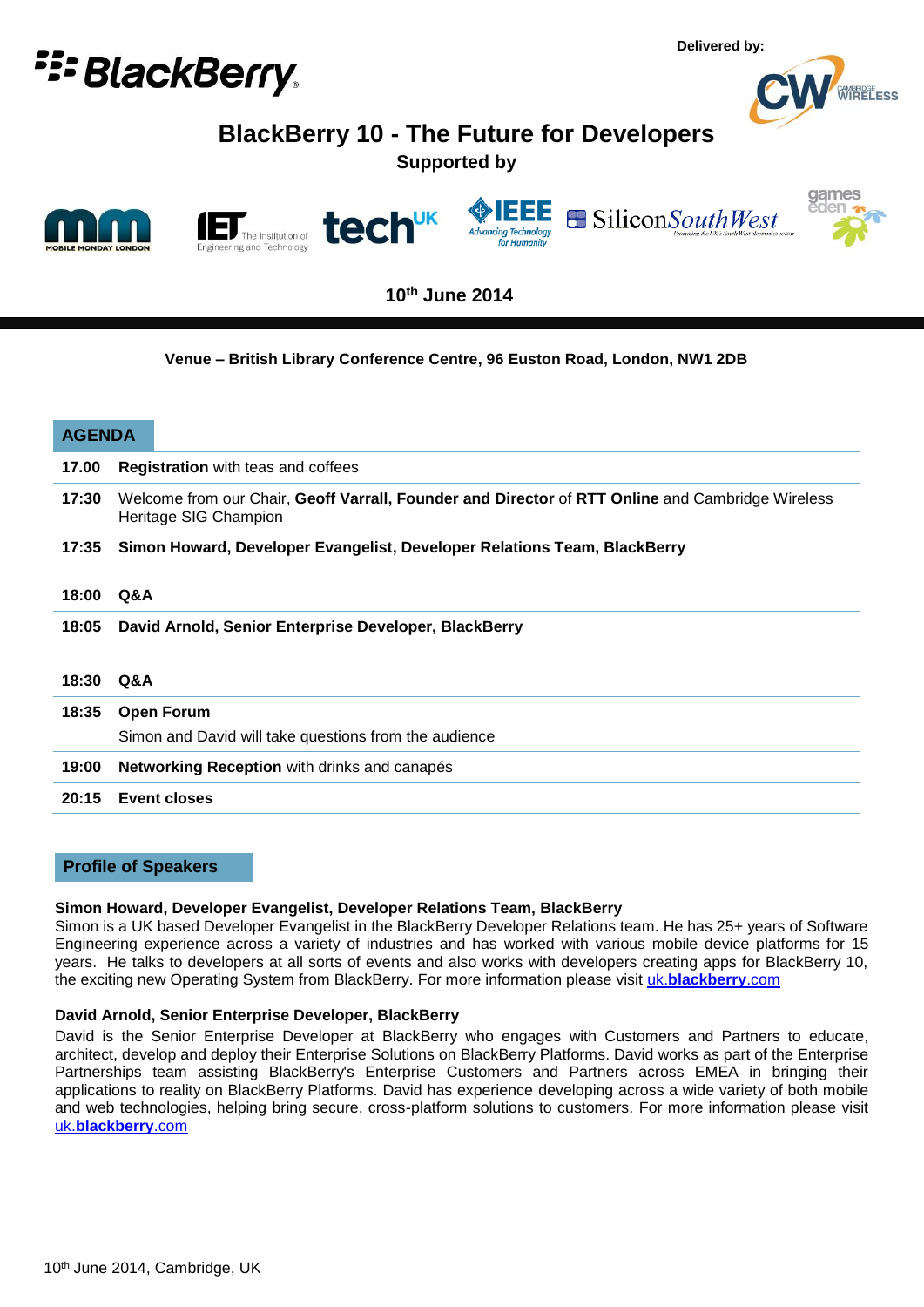### **Profile of Chair**

#### **Geoff Varrall, Founder and Director, RTT Online**

 Geoff Varrall is a founder Director of RTT Programmes, a company specializing in providing technology and engineering consultancy to the wireless industry. A co-author of four books on telecommunications, Geoff has recently completed a series of studies for the GSM Association on the RF Cost economics of handsets and is widely respected for his ability to combine a broad understanding of industry technical issues with economic and business analysis. RTT has been running training workshops and strategic seminars and conferences in Europe for over 20 years. Part of his involvement with Cambridge Wireless is to help facilitate the development of new member services including workshops and conferences that can provide the basis for information exchange and business development opportunities for Cambridge Wireless members. He is presently working on developing a Wireless Heritage Special Interest Group. The role of the Wireless Heritage Group is to provide a forum in which the very substantial historic role of Cambridge in the wireless industry over the past 70 years can be promoted internationally. For more information please visit www.**[rttonline](http://www.rttonline.com/)**.com and www.**[makingtelecomswork](http://www.makingtelecomswork.com/)**.com

#### **Blackberry 10**

A global leader in wireless innovation, BlackBerry® revolutionized the mobile industry when it was introduced in 1999. Today, BlackBerry aims to inspire the success of our millions of customers around the world by continuously pushing the boundaries of mobile experiences. Founded in 1984 and based in Waterloo, Ontario, BlackBerry operates offices in North America, Europe, Asia Pacific and Latin America. Research In Motion announced that effective January 30, 2013, the Company would operate around the world under the iconic name BlackBerry. The legal name of the company has not changed, but the Company will do business as BlackBerry until shareholders vote for the official change at the Company's Annual General Meeting later in 2013. Effective Monday, February 4, 2013, the Company commenced trading under its new ticker symbols "BB" on the Toronto Stock Exchange and "BBRY" on the NASDAQ. For more information visit uk.**blackberry**.com

## **Delivered by**

#### **Cambridge Wireless**

CW is the leading international community for companies involved in the research, development and application of wireless & mobile, internet, semiconductor and software technologies. With 400 members from major network operators and device manufacturers to innovative start-ups and universities, CW stimulates debate and collaboration, harnesses and shares knowledge, and helps to build connections between academia and industry. CW's 20 Special Interest Groups (SIGs) provide its members with a dynamic forum where they can network with their peers, track the latest technology trends and business developments and position their organisations in key market sectors. CW also organises the annual Future of Wireless International Conference and Discovering Start-ups competition along with other high-quality industry networking events and dinners. With headquarters at the heart of Cambridge, UK, CW partners with other international industry clusters and organisations to extend its reach and remain at the forefront of global developments and business opportunities. For more information, please visit www.**[cambridgewireless](http://www.cambridgewireless.co.uk/)**.co.uk

#### **Supported by**

#### **Mobile Monday London**

Welcome to Mobile Monday London, centre of the London mobile community for discussion, **MOBILE MONDAY LONDON** events and information. Mobile Monday London (MoMoLondon) is an informal networking group based in London, England. Our aim is to share experiences of building and deploying mobile data products and services. We invite lively discussion on our mailing list and we organise monthly networking events around topics and trends of interest to the UK mobile industry. For more information please visit www.**[mobilemonday](http://www.mobilemonday.org.uk/)**.org.uk

#### **The IET**

The IET is one of the world's leading professional societies for the engineering and technology community, with more than 150,000 members in 127 countries and offices in Europe, North America and Asia-Pacific. The IET provides a global knowledge network to facilitate the exchange of ideas and promote the positive role of science, engineering and technology in the world. For more information, please visit [www.](http://www.theiet.org/)**theiet**.org

#### 10<sup>th</sup> June 2014, Cambridge, UK